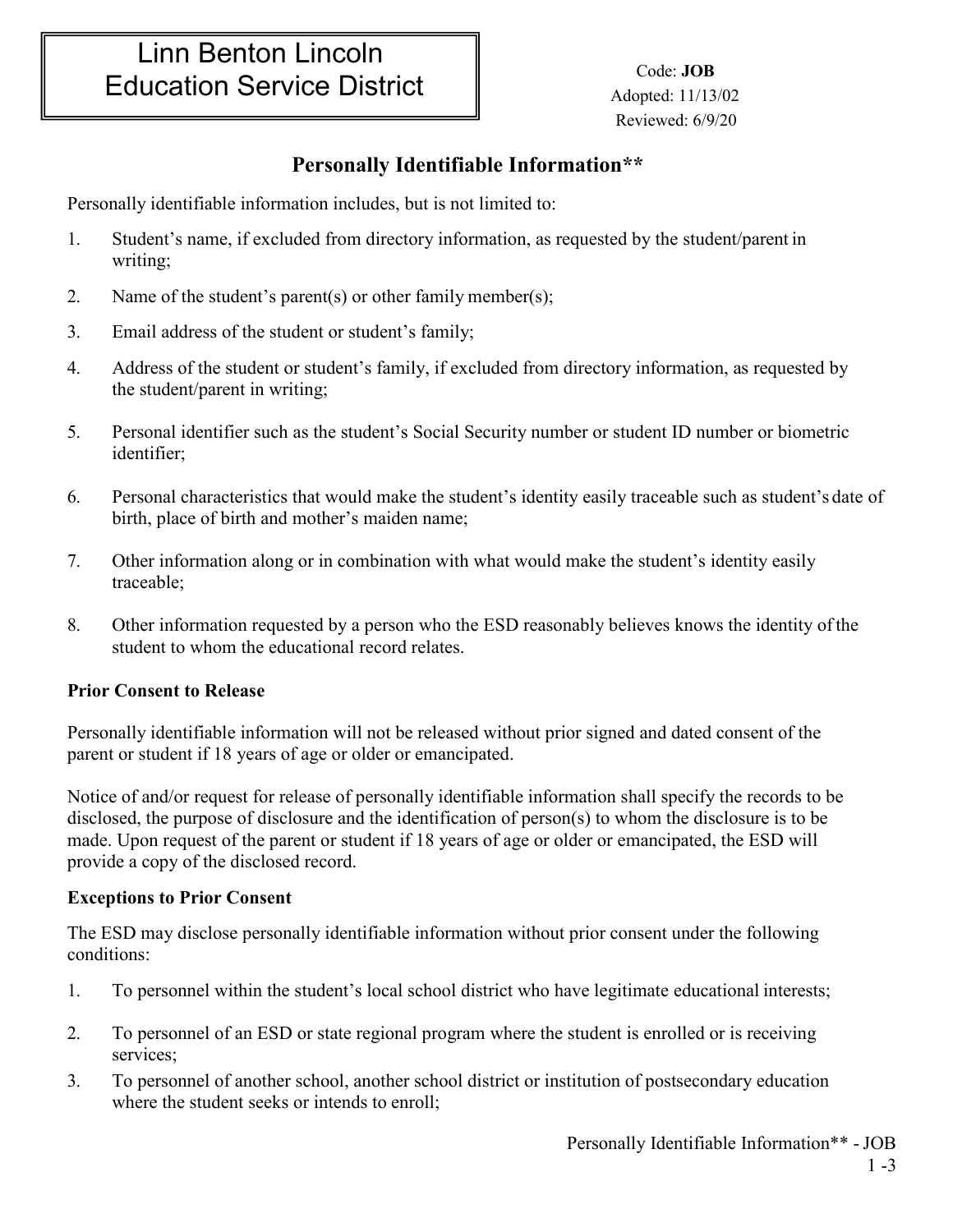- 4. To authorized representatives of the U.S. Comptroller General, U.S. Attorney General, U.S. Secretary of Education or state and local education authorities or the Oregon Secretary of State Audits Division in connection with an audit or evaluation of federal or state supported education programs or the enforcement of or compliance with federal or state supported education programs or the enforcement of or compliance with federal or state regulations;
- 5. To personnel reviewing a financial aid request for the student;
- 6. To personnel conducting studies for or on behalf of the student's school district;
- 7. To personnel in educational accrediting organizations fulfilling accrediting functions;
- 8. To comply with a judicial order or lawfully issued subpoena;
- 9. For health or safety emergency;
- 10. To the parent of a student who is less than 18 years of age, in response to their request;
- 11. To a student who is 18 years of age or older or emancipated, in response to their request;
- 12. To the public when information has been identified as "directory information;"
- 13. To the courts when legal action is initiated;
- 14. To a court or state or local juvenile justice agencies;
- 15. To authorized personnel, in response to a judicial order or lawfully issued subpoena when the parent is a party to a court proceeding involving child abuse and neglect or dependencymatters;
- 16. To a caseworker or other representative of a state or local child welfare agency or tribal organization that is legally responsible for the care and protection of the student including educational stabilityof children in foster care.
- 17. To district contracted service providers to serve the business of the district, which could include information such as student name, student birth date, student or parents(s)/ guardian(s) email addresses, or other information needed by the contracted provider to complete the purpose of the service.

#### END OF POLICY

| Legal Reference(s): |                                   |
|---------------------|-----------------------------------|
| <b>ORS</b> 30.864   | ORS 336.187                       |
| <b>ORS</b> 107.154  | OAR 581-015-2000                  |
| ORS 326.565         | OAR $581 - 021 - 0220$ to $-0430$ |
| <b>ORS</b> 326.575  | OAR 581-022-1660                  |
|                     |                                   |
|                     |                                   |

Individuals with Disabilities Education Act (IDEA), 20 U.S.C. §§ 1400 - 1427 (2006). Family Educational Rights and Privacy Act of 1974, 20 U.S.C. § 1232g (2011). Family Educational Rights and Privacy, 34 C.F.R. Part 99 (2011). Uninterrupted Scholars Act (USA), 2013 (P.L. 112-278, Jan.14, 2013), 20 U.S.C. § 1221.